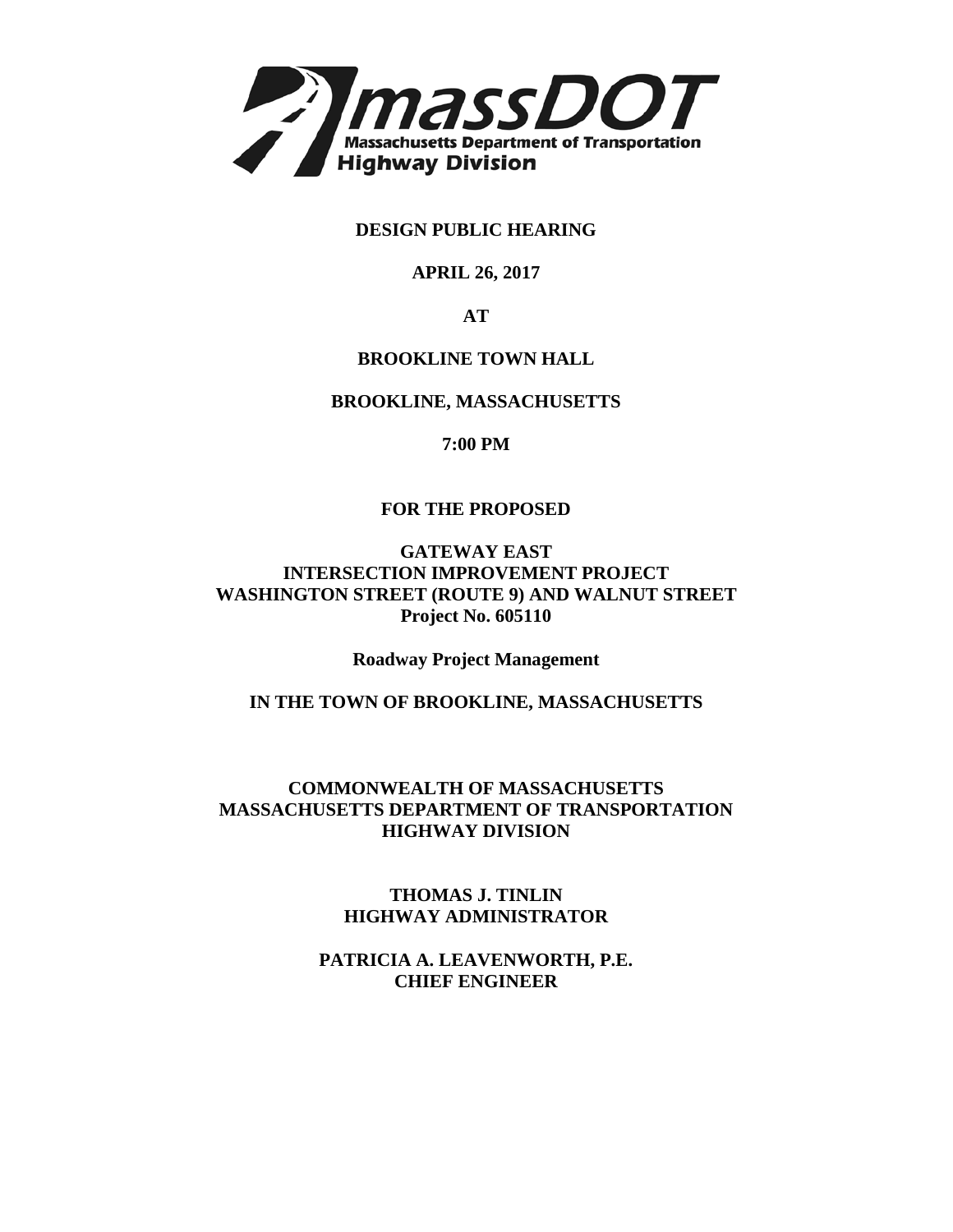# **THE COMMONWEALTH OF MASSACHUSETTS MASSACHUSETTS DEPARTMENT OF TRANSPORTATION – HIGHWAY DIVISION NOTICE OF A PUBLIC HEARING Project File No. 605110**

A Design Public Hearing will be held by MassDOT to discuss the proposed INTERSECTION IMPROVEMENTS - WASHINGTON STREET (ROUTE 9) AND WALNUT STREET project in Brookline, MA.

WHERE: Brookline Town Hall 333 Washington Street, Room 103 Brookline, MA 02445 WHEN: Wednesday, April 26, 2017 @ 7PM

PURPOSE: The purpose of this hearing is to provide the public with the opportunity to become fully acquainted with the proposed INTERSECTION IMPROVEMENTS AT WASHINGTON STREET (ROUTE 9) AND WALNUT STREET project. All views and comments made at the hearing will be reviewed and considered to the maximum extent possible.

PROPOSAL: This project is intended to improve the access, safety, and connectivity for all roadway users including pedestrians, cyclists, and public transit riders through the installation/modification of traffic signals, dedicated left turn lanes, separated bicycle lanes, floating bus stops, new signalized pedestrian crossings of Route 9 at Pearl Street as well as providing connectivity to the new Emerald Necklace Bike/Pedestrian Crossing and Paths.

A secure right-of-way is necessary for this project. Acquisitions in fee and permanent or temporary easements may be required. The Town is responsible for acquiring all needed rights in private or public lands. MassDOT's policy concerning land acquisitions will be discussed at this hearing.

Written views received by MassDOT subsequent to the date of this notice and up to five (5) days prior to the date of the hearing shall be displayed for public inspection and copying at the time and date listed above. Plans will be on display one-half hour before the hearing begins, with an engineer in attendance to answer questions regarding this project. A project handout will be made available on the MassDOT website listed below.

Written statements and other exhibits in place of, or in addition to, oral statements made at the Public Hearing regarding the proposed undertaking are to be submitted to Patricia A. Leavenworth, P.E., Chief Engineer, MassDOT, 10 Park Plaza, Boston, MA 02116, Attention: **Roadway Project Management,** Project File No. **605110**. Such submissions will also be accepted at the hearing. Mailed statements and exhibits intended for inclusion in the public hearing transcript must be postmarked within ten (10) business days of this Public Hearing. Project inquiries may be emailed to [dot.feedback.highway@state.ma.us](mailto:dot.feedback.highway@state.ma.us)

This location is accessible to people with disabilities. MassDOT provides reasonable accommodations and/or language assistance free of charge upon request (including but not limited to interpreters in American Sign Language and languages other than English, open or closed captioning for videos, assistive listening devices and alternate material formats, such as audio tapes, Braille and large print), as available. For accommodation or language assistance, please contact MassDOT's Chief Diversity and Civil Rights Officer by phone (857-368-8580), fax (857-368-0602), TTD/TTY (857-368-0603) or by email [\(MassDOT.CivilRights@dot.state.ma.us\)](mailto:MassDOT.CivilRights@dot.state.ma.us). Requests should be made as soon as possible prior to the meeting, and for more difficult to arrange services including sign-language, CART or language translation or interpretation, requests should be made at least ten (10) business days before the meeting.

In case of inclement weather, hearing cancellation announcements will be posted on the internet at **<http://www.massdot.state.ma.us/Highway/>**

HIGHWAY ADMINISTRATOR CHIEF ENGINEER

[THOMAS TINLIN](mailto:thomas.tinlin@dot.state.ma.us) PATRICIA A. LEAVENWORTH, P.E.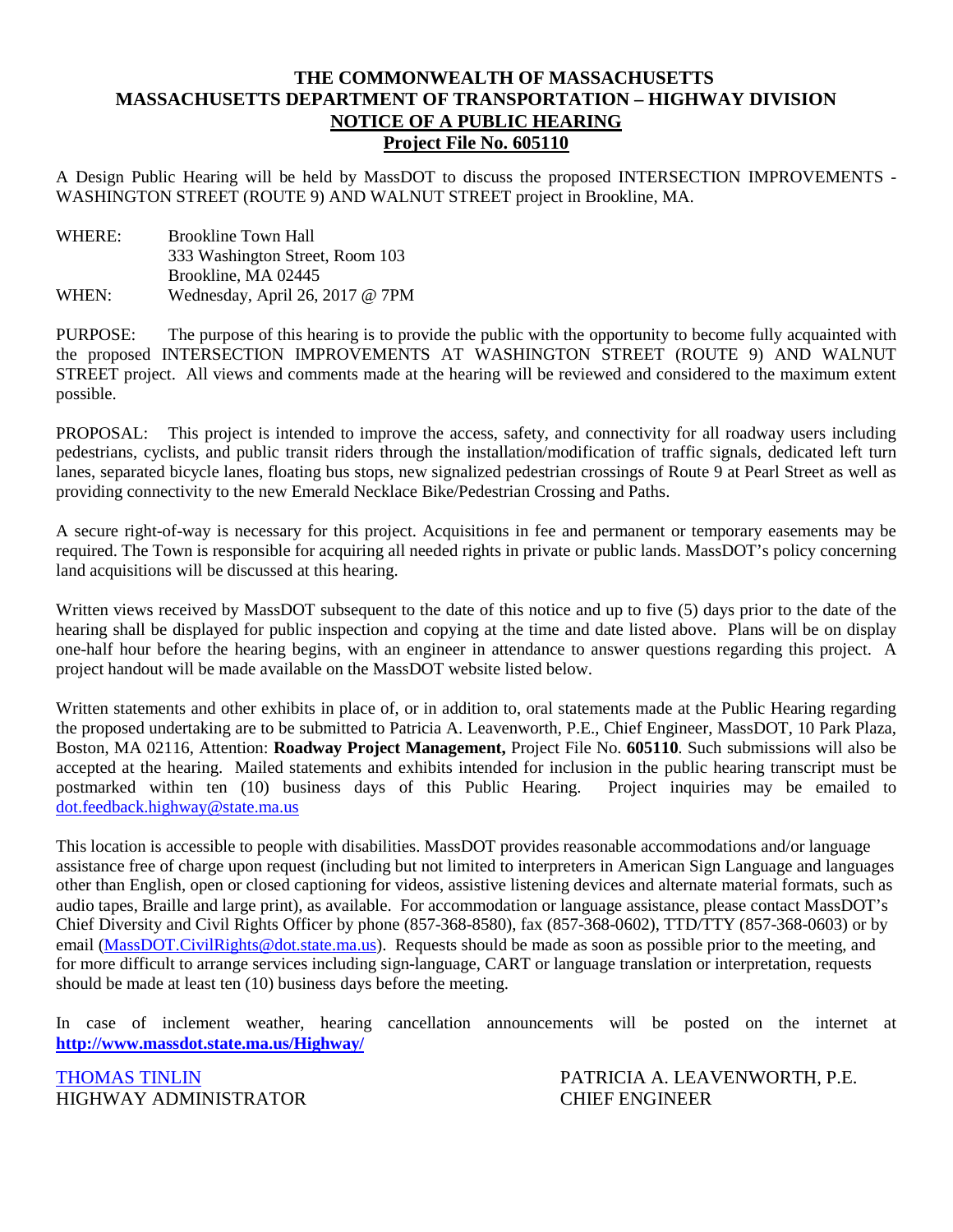#### **THE COMMONWEALTH OF MASSACHUSETTS MASSACHUSETTS DEPARTMENT OF TRANSPORTATION – HIGHWAY DIVISION NOTICE OF A PUBLIC HEARING Project File No. 605110**

A Design Public Hearing will be held by MassDOT to discuss the proposed Intersection Improvements at Washington Street (Route 9) and Walnut Street project in Brookline, MA.

WHERE: Brookline Town Hall 333 Washington Street, Room 103 Brookline, MA 02445 WHEN: Wednesday, April 26, 2017 @ 7PM

PURPOSE: The purpose of this hearing is to provide the public with the opportunity to become fully acquainted with the proposed Intersection Improvements at Washington Street (Route 9) and Walnut Street project. All views and comments made at the hearing will be reviewed and considered to the maximum extent possible.

PROPOSAL: This project is intended to improve the access, safety, and connectivity for all roadway users including pedestrians, cyclists, and public transit riders through the installation/modification of traffic signals, dedicated left turn lanes, separated bicycle lanes, floating bus stops, new signalized pedestrian crossings of Route 9 at Pearl Street as well as providing connectivity to the new Emerald Necklace Bike/Pedestrian Crossing and Paths.

A secure right-of-way is necessary for this project. Acquisitions in fee and permanent or temporary easements may be required. The Town is responsible for acquiring all needed rights in private or public lands. MassDOT's policy concerning land acquisitions will be discussed at this hearing.

Written views received by MassDOT subsequent to the date of this notice and up to five (5) days prior to the date of the hearing shall be displayed for public inspection and copying at the time and date listed above. Plans will be on display one-half hour before the hearing begins, with an engineer in attendance to answer questions regarding this project. A project handout will be made available on the MassDOT website listed below.

Written statements and other exhibits in place of, or in addition to, oral statements made at the Public Hearing regarding the proposed undertaking are to be submitted to Patricia A. Leavenworth, P.E., Chief Engineer, MassDOT, 10 Park Plaza, Boston, MA 02116, Attention: Roadway Project Management, Project File No. 605110. Such submissions will also be accepted at the hearing. Mailed statements and exhibits intended for inclusion in the public hearing transcript must be postmarked within ten (10) business days of this Public Hearing. Project inquiries may be emailed to dot.feedback.highway@state.ma.us

This location is accessible to people with disabilities. MassDOT provides reasonable accommodations and/or language assistance free of charge upon request (including but not limited to interpreters in American Sign Language and languages other than English, open or closed captioning for videos, assistive listening devices and alternate material formats, such as audio tapes, Braille and large print), as available. For accommodation or language assistance, please contact MassDOT's Chief Diversity and Civil Rights Officer by phone (857-368-8580), fax (857-368-0602), TTD/TTY (857-368-0603) or by email (MassDOT.CivilRights@dot.state.ma.us). Requests should be made as soon as possible prior to the meeting, and for more difficult to arrange services including sign-language, CART or language translation or interpretation, requests should be made at least ten (10) business days before the meeting.

In case of inclement weather, hearing cancellation announcements will be posted on the internet at **http://www.massdot.state.ma.us/Highway/** PATRICIA A. LEAVENWORTH, P.E. HIGHWAY ADMINISTRATOR CHIEF ENGINEER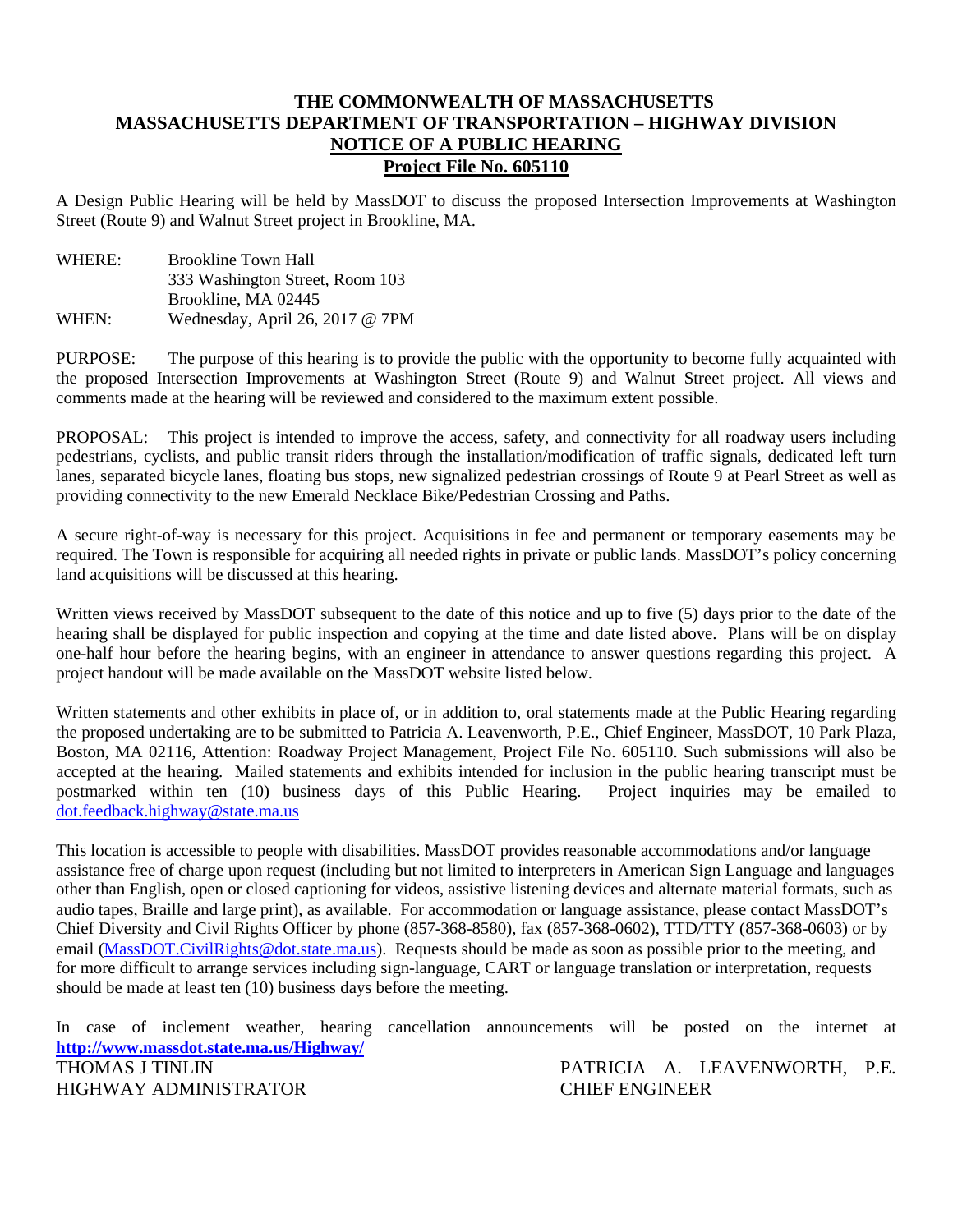# **WHAT IS A PUBLIC HEARING?**

# **WHY A PUBLIC HEARING?**

To provide an assured method whereby the Commonwealth of Massachusetts can furnish to the public information concerning the State's highway construction proposals, and to afford every interested resident of the area an opportunity to be heard on any proposed project. At the same time, the hearings afford the Commonwealth an additional opportunity to receive information from local sources which would be of value to the State in making its final decisions to what design should be advanced for development.

# **WHY NOT A VOTE ON HIGHWAY PLANS?**

The hearings are not intended to be a popular referendum for the purpose of determining the nature of a proposed improvement by a majority of those present. They do not relieve the duly constituted officials of a State highway department of the necessity for making decisions in State highway matters for which they are charged with full responsibility.

# **WHAT DOES A PUBLIC HEARING ACCOMPLISH?**

It is designed to ensure the opportunity for, or the availability of, a forum to provide factual information which is pertinent to the determination of the final alternative considered by the state to best serve the public interest, and on which improvement projects are proposed to be undertaken.

It is important that the people of the area express their views in regard to the proposal being presented, so that views can be properly recorded in the minutes of the meeting. These minutes will be carefully studied and taken into consideration in the determination of the final design.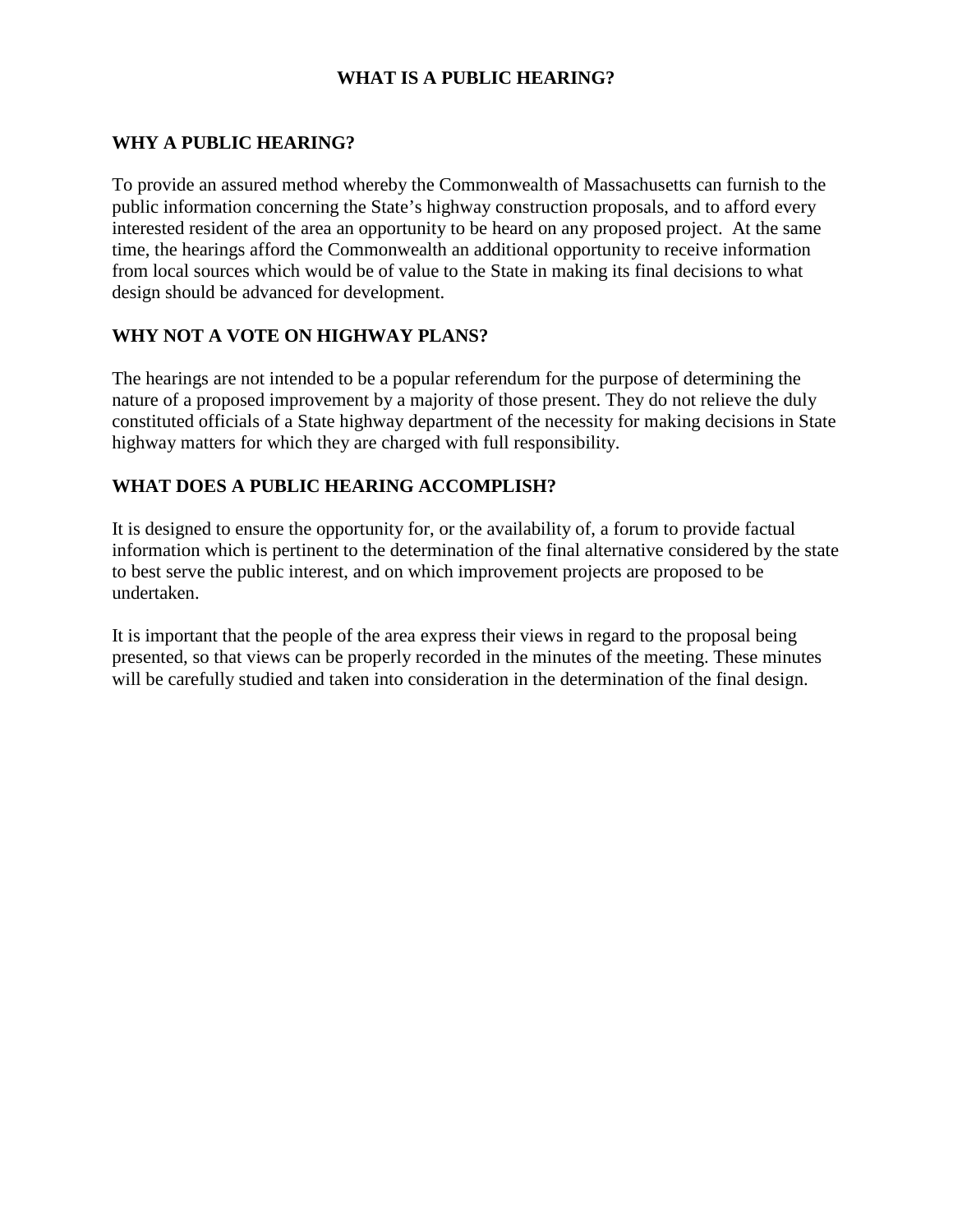# **RIGHT OF WAY ISSUES**

A secure right of way is necessary for this project. Temporary construction easements may be required. Your municipality is responsible for acquiring all necessary rights in private or public lands. If your property is affected, your rights are fully protected under law.

#### 1. REASON FOR PROJECT

The completion of this project will serve local needs. The proposed enhancement will also be in the interest of others in the greater community, and provide for the public good.

#### 2. WHO CONTACTS ME?

Representatives of the municipality have already contacted or will contact you. They will explain the procedures used in acquiring any necessary rights in land.

#### 3. WHAT ABOUT DONATIONS? WHAT IS A RIGHT OF ENTRY?

 Town officials will often seek donations, of parcels, where permanent rights are required. This procedure will minimize the acquisition cost for your community.

A Right of Entry is a document that is signed by the owner. It allows the Contractor to perform certain types of work on the owner's land. The work is usually minor in nature and frequently consists of loaming/seeding behind sidewalks, new driveway apron work, grading/sloping, and wetland protection, etc. The rights granted are temporary in nature.

#### 4. WHAT IS A FAIR PRICE FOR THE ACQUIRED PARCELS?

In the event that donations are not considered, or completed, every effort will be made to ensure that an equitable value is awarded. Municipal and/or outside appraisers will complete an appraisal. Consideration is given to the type of rights needed, whether in fee, permanent or temporary easements. The appraisal will be the basis for arriving at a fair price (for damages that result).

#### 5. MUST I ACCEPT THE MUNICIPALITY OFFER?

No, if the owner feels that the offer is not fair the owner may petition the courts. This action does not stop or delay the acquisition. The action must occur within 3 years. The owner(s) may be paid pro tanto (for the time being). The pro tanto payment will not prejudice the court's final decision.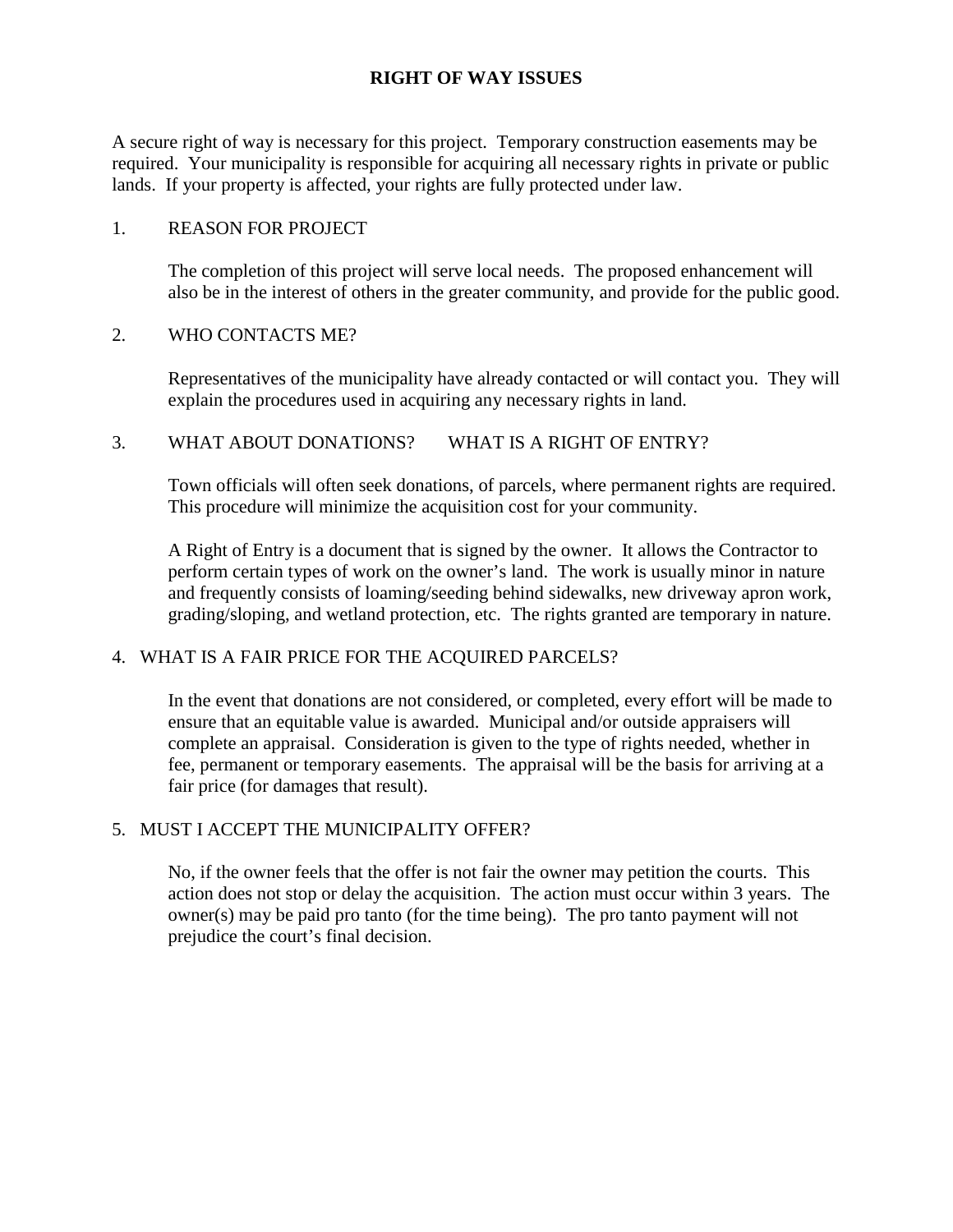



Locus Map

Figure 1

**Brookline Village (Gateway East) Brookline, Massachusetts**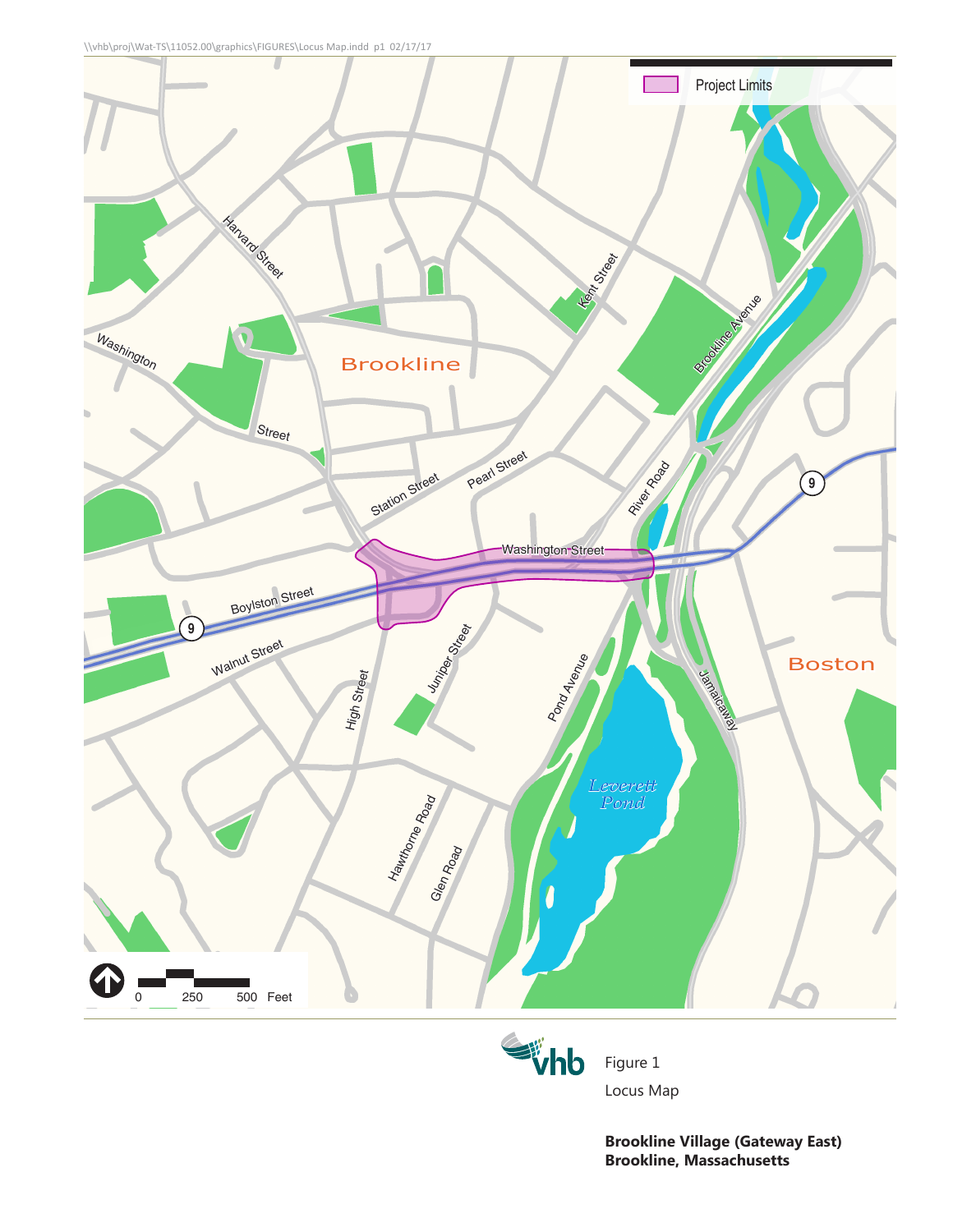## **GATEWAY EAST PROJECT INTERSECTION IMPROVEMENT PROJECT WASHINGTON STREET (ROUTE 9) AND WALNUT STREET**

The proposed improvements will be displayed for public viewing this evening and will be discussed in detail in order to provide as much information as possible to the citizens of Brookline. Following the presentation, MassDOT staff will lead a discussion to answer questions and gather public comment. All opinions will help to assist the Town and the Commonwealth during the next design phase and will be reviewed and considered to the maximum extent possible. Your participation and comments are greatly welcomed and appreciated.

# **PROJECT LOCATION**

The project extends along Washington Street (Route 9), generally bounded by Station Street and Pearl Street on the north, Brookline Avenue and Pond Avenue on the east, Walnut Street/Juniper Street on the south, and Washington Street/Boylston Street and High Street on the west. This project consists of improving the following intersections:

- Route 9 (Boylston/Washington Street) at Washington Street/High Street,
- Route 9 (Washington Street) at Walnut Street,
- Route 9 (Washington Street) at Pearl Street,
- Route 9 (Washington Street) at Juniper Street, and
- Route 9 (Washington Street) at Brookline Avenue, and
- High Street at Walnut Street

#### **PROJECT PURPOSE**

The original purpose of the project (initial 25% design submitted in January 2012) was to provide enhanced pedestrian crossing opportunities at-grade across Route 9, connecting the neighborhood to the south with Brookline Village and the MBTA's Green Line at Station Street. Through the town's Gateway East planning process, urban design and streetscape changes were also proposed, as were on-road bicycle lanes along the length of Route 9.

A robust public participation process ensued after the initial 25% design and included the Town, MassDOT, designers, residents and advocacy groups. Based on this process, a revised design was developed that included separated bicycle lanes along Route 9, floating bus stops, elements of protected intersection design and an additional pedestrian crossing of Washington Street (Route 9).

The purpose of the project is to improve bicycle and pedestrian provisions along the corridor.

#### **PROPOSED IMPROVEMENTS**

The proposed improvements consist of reconstruction/construction of new traffic signal systems at four locations, construction of separated bicycle lanes, extension of Walnut Street east to align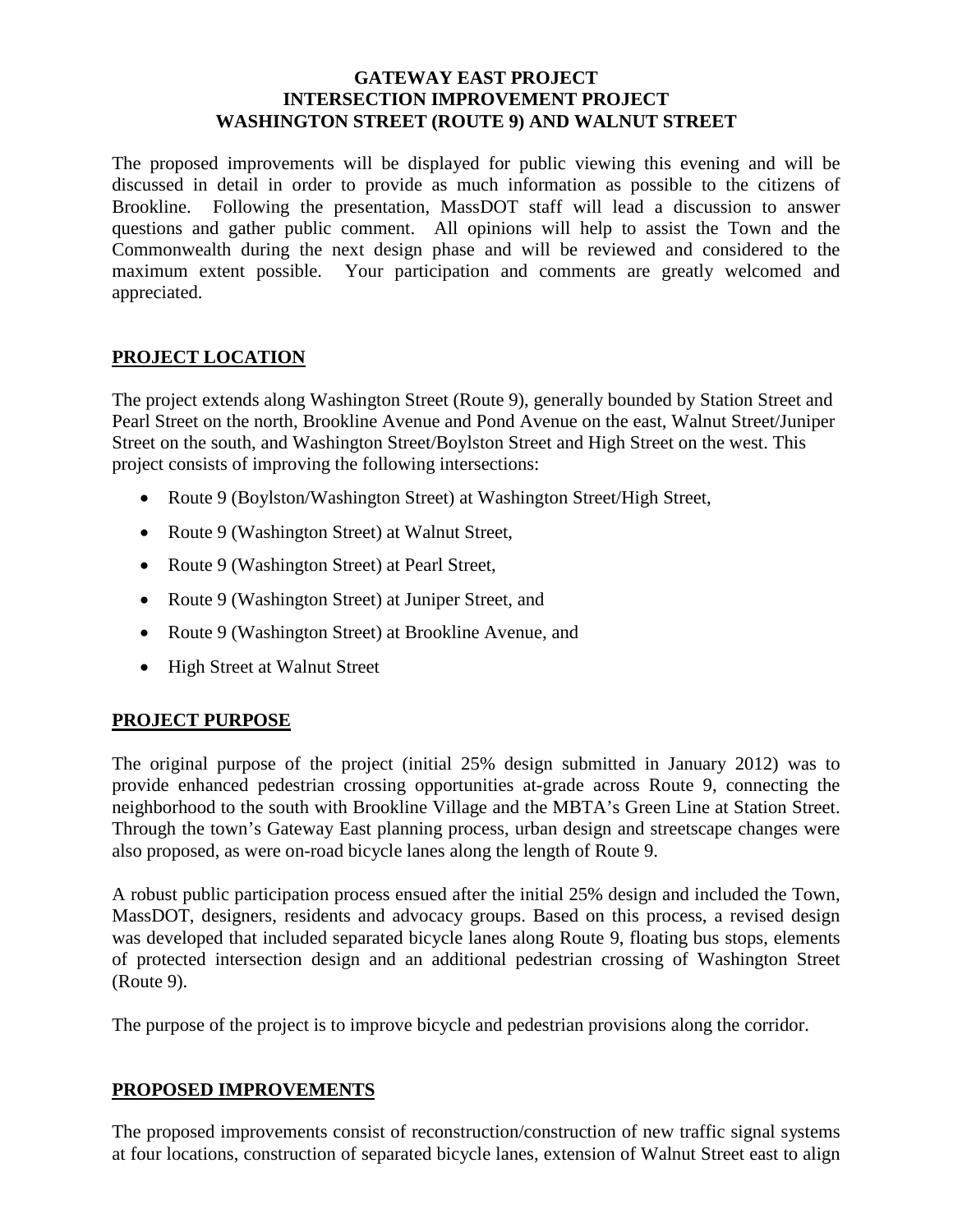with Pearl Street, pedestrian crossings, sidewalk reconstruction, ADA/AAB compliant wheelchair ramps, floating bus stops, landscape elements, street lighting, pavement resurfacing, full depth pavement reconstruction and drainage modifications.

The new design includes a protected bicycle phase at the intersections of Route 9 and Walnut/Pearl Street and Route 9 at Brookline Avenue. The use of Lead Bicycle Intervals (LBIs), concurrent bicycle signals, and two-stage left-turn boxes will be further evaluated and considered as the design proceeds to the 75% level. In addition to the separated bicycle lane, the following changes have been made to the 25% design:

- An exclusive bicycle phase at the Route 9/Pearl Street/Walnut Street and Route 9/Brookline Avenue intersections.
- A bicycle lead interval for Washington Street to run concurrent with the leading pedestrian interval at the Route 9/Washington Street/High Street intersection.
- Modifications to the proposed traffic signal phasing at Route 9 and Walnut/Pearl Street to allow for a crosswalk crossing of Route 9 on the east side.
- Updated pedestrian walk and don't walk times including a leading pedestrian intervals (LPI) at some locations.
- Floating bus stops to remove unsafe conflict points by allowing transit vehicles to remain in their own lane, riders to queue in a separated area, and provide cyclists added protection from vehicular traffic at the bus stop.
- Modifications to the traffic signal cycle lengths to match the current Boston Transportation Department (BTD) Unified Traffic Control System (UTCS).

# **TRAFFIC MANAGEMENT**

It is the intent of the project that all streets remain open to through traffic. However, work performed at intersections may require some lane reductions or temporary roadway closures to facilitate the construction process. Driveway access for abutting businesses and residences shall be maintained at all times during construction. Pedestrian and bicycle access along the corridor shall also be maintained at all times.

# **RIGHT OF WAY IMPACTS**

A secure right of way is necessary for this project. There are a few permanent easements and several temporary easements required for this project. The Town of Brookline will be responsible for securing all necessary land necessary for construction. MassDOT's policy concerning land acquisitions will be discussed at the hearing.

# **UTILITIES**

Modification to the existing drainage system will include additional catch basins and modification of existing system. Street lighting is included in this project. Minor adjustments to public and private utility facilities is anticipated due to the paving, addition of separated bicycle lanes and intersection reconfiguration.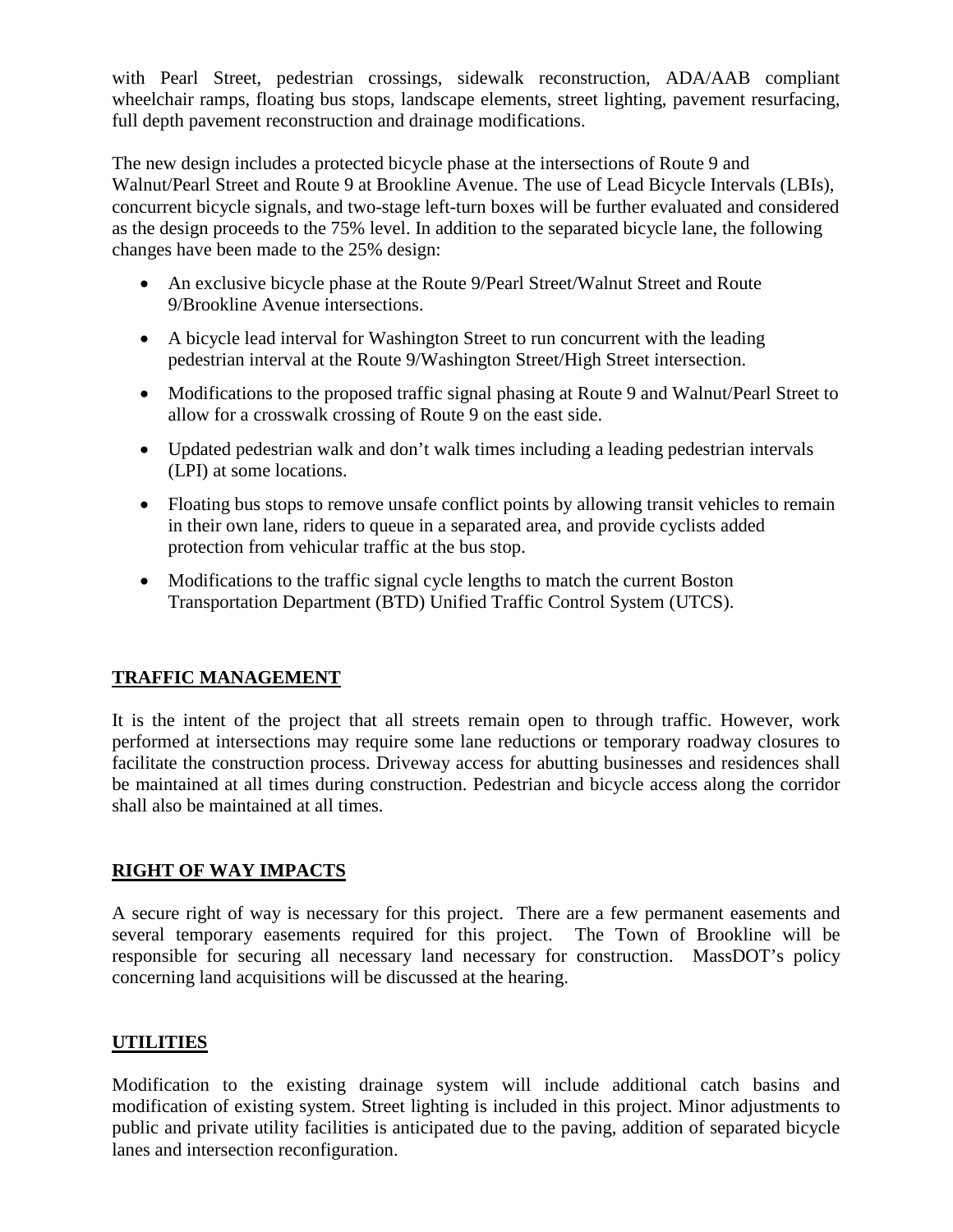# **PROJECT COST**

The project construction cost will be funded with a combination of federal and state funds and is currently estimated at \$7.9 million dollars.

# **PROJECT STATUS**

The plans on display tonight are currently at the 25% design phase. Comments made at this public meeting will be incorporated to the maximum extent feasible into the final design. The project is currently programmed in the Boston Metropolitan Planning Organization for the Statewide Transportation Improvement Program in fiscal year 2018. The design is expected to be completed in the spring/summer of 2018.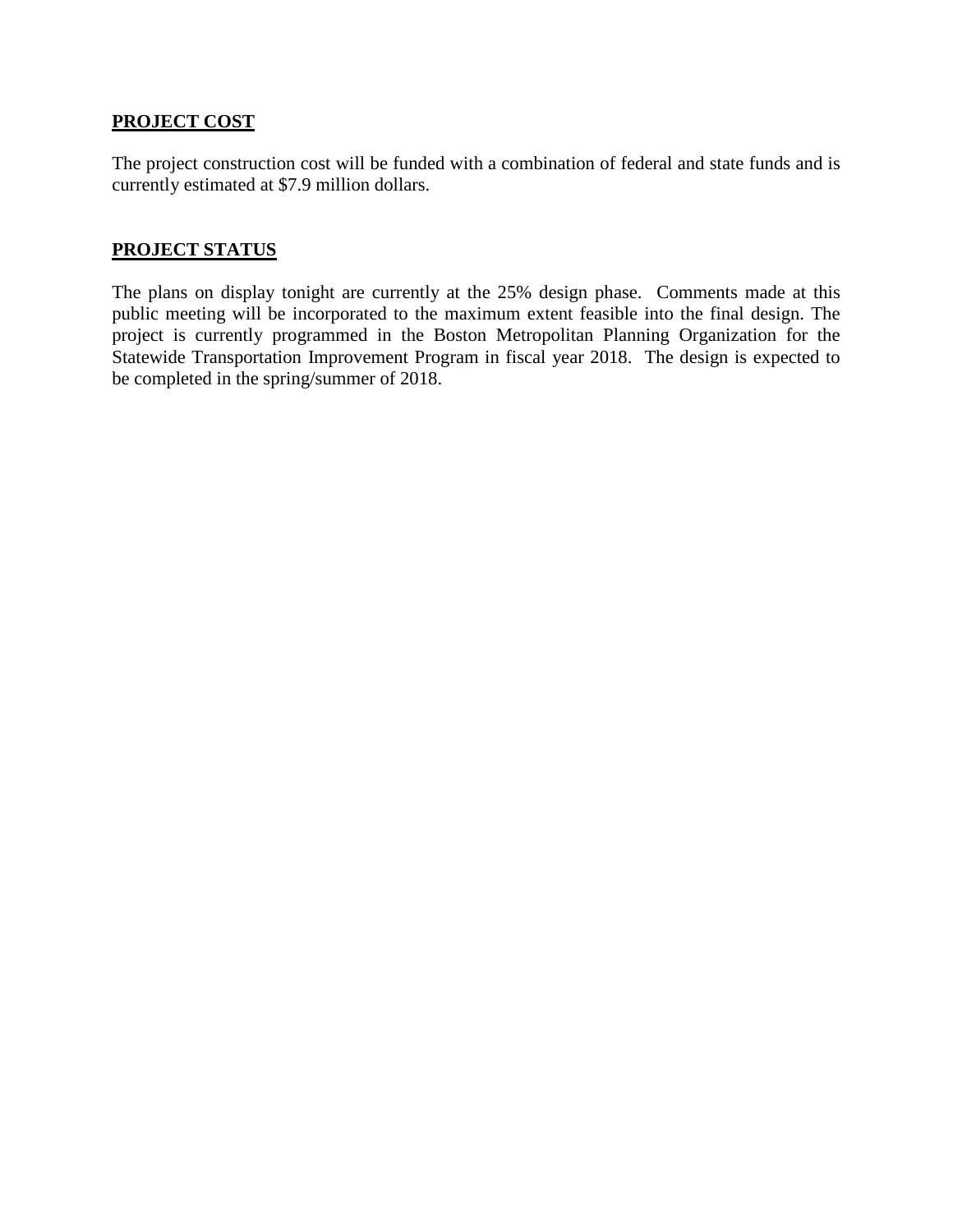### THE COMMONWEALTH OF MASSACHUSETTS MASSACHUSETTS DEPARTMENT OF TRANSPORTATION HIGHWAY DIVISION

#### FEDERAL AID PROJECT

# Brookline, MA GATEWAY EAST - INTERSECTION IMPROVEMENT PROJECT WASHINGTON STREET (ROUTE 9) AND WALNUT STREET Project File No. 605110

This sheet is provided for your comments. Your input is solicited and appreciated. Please return your sheet, with comments, to a staff member at the meeting, or mail to:

> Patricia A. Leavenworth, P.E., Chief Engineer MassDOT – Highway Division 10 Park Plaza, Boston, MA 02116-3973 Attn: Project Management Section

The final date for receipt of written statements and exhibits for inclusion into the official hearing transcript will be ten (10) days after the Public Hearing.

# **PLEASE TYPE OR PRINT LEGIBLY.**

|                                                                                   | $\boxed{\text{Title:}}$ |
|-----------------------------------------------------------------------------------|-------------------------|
|                                                                                   |                         |
|                                                                                   |                         |
|                                                                                   |                         |
| ,我们也不能在这里的时候,我们也不能在这里的时候,我们也不能会在这里的时候,我们也不能会在这里的时候,我们也不能会在这里的时候,我们也不能会在这里的时候,我们也不 |                         |
|                                                                                   |                         |